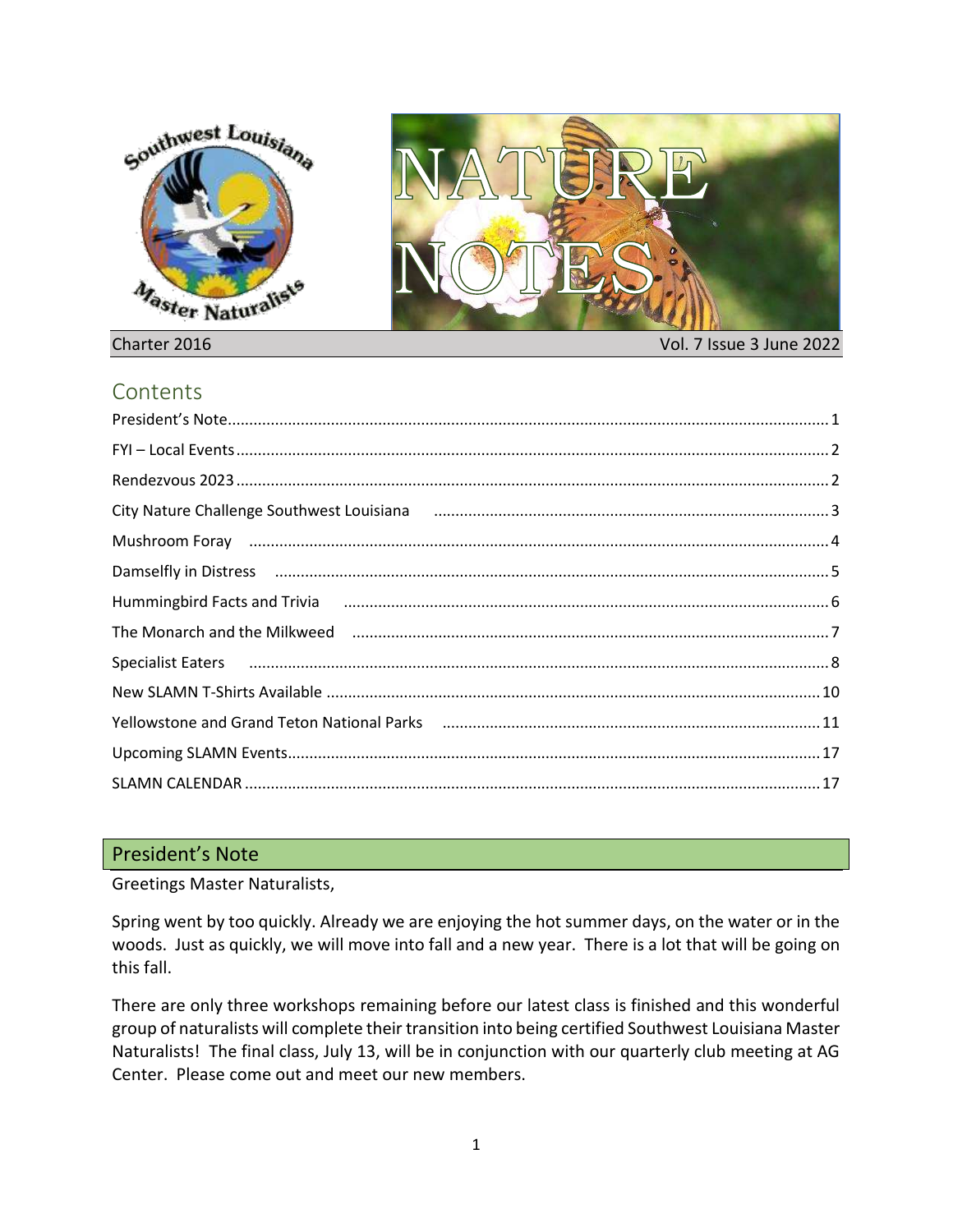In September, we will ask for nominations of members to take a place on the Board. Patty Palmer is looking for someone to fill the position of Secretary. We always have committee volunteer positions open, including the Rendezvous 2023 Committee.

Rendezvous 2023 will be held in SWLA. We need your help to make this the best Rendezvous ever!!

SLAMN is offering a new Associate Membership status. This entitles your friends and loved ones to come to meetings, field trips, and help in sharing information about the natural world. More information is included in this publication.

Sam Houston Jones State Park has reopened and needs volunteers to help with educational events and workdays. Lori Marinovich is our liaison to Friends of Sam Houston Jones State Park. I hope you will come out to help when an event is sponsored.

T-shirts with the new logo will be available at the next meeting for only \$15. Membership renewal is only \$15 annually from January to January. Payment can now be made online at swlamasternaturalists.org. Are your dues up to date?

We are always looking for suggestions. Who do you know? Where do you want to go? What can you offer us? Do you want to lead a workshop or hike? Please let us know.

The website at swlamasternaturalists.org is being revised by James Doucet. I hope you will continue to follow Southwest Louisiana Master Naturalists on Facebook. If you are not receiving emails from SLAMN, check your SPAM folder.

A famous person once said, "Don't Retire, Rewire!" What are you going to do with this time of your life? I like to say, "Come outside and Play"! I hope you will join us.

Barbara Morris, President SWLA Master Naturalists

# <span id="page-1-0"></span>FYI – Local Events

The Gulf Coast Bird Club would like to remind you of their Monthly Beginners Birdwalks: June 25, July 23 and August 27 at Sam Houston Jones State Park from 8 am to 9:30.

# <span id="page-1-1"></span>Rendezvous 2023

This is a reminder that the Louisiana Master Naturalist Rendezvous 2023 will be held in SWLA April 21-23. The SWLA Master Naturalists are hosting this Rendezvous. If you have ideas, or would like to be involved, please contact Barbara Morris.

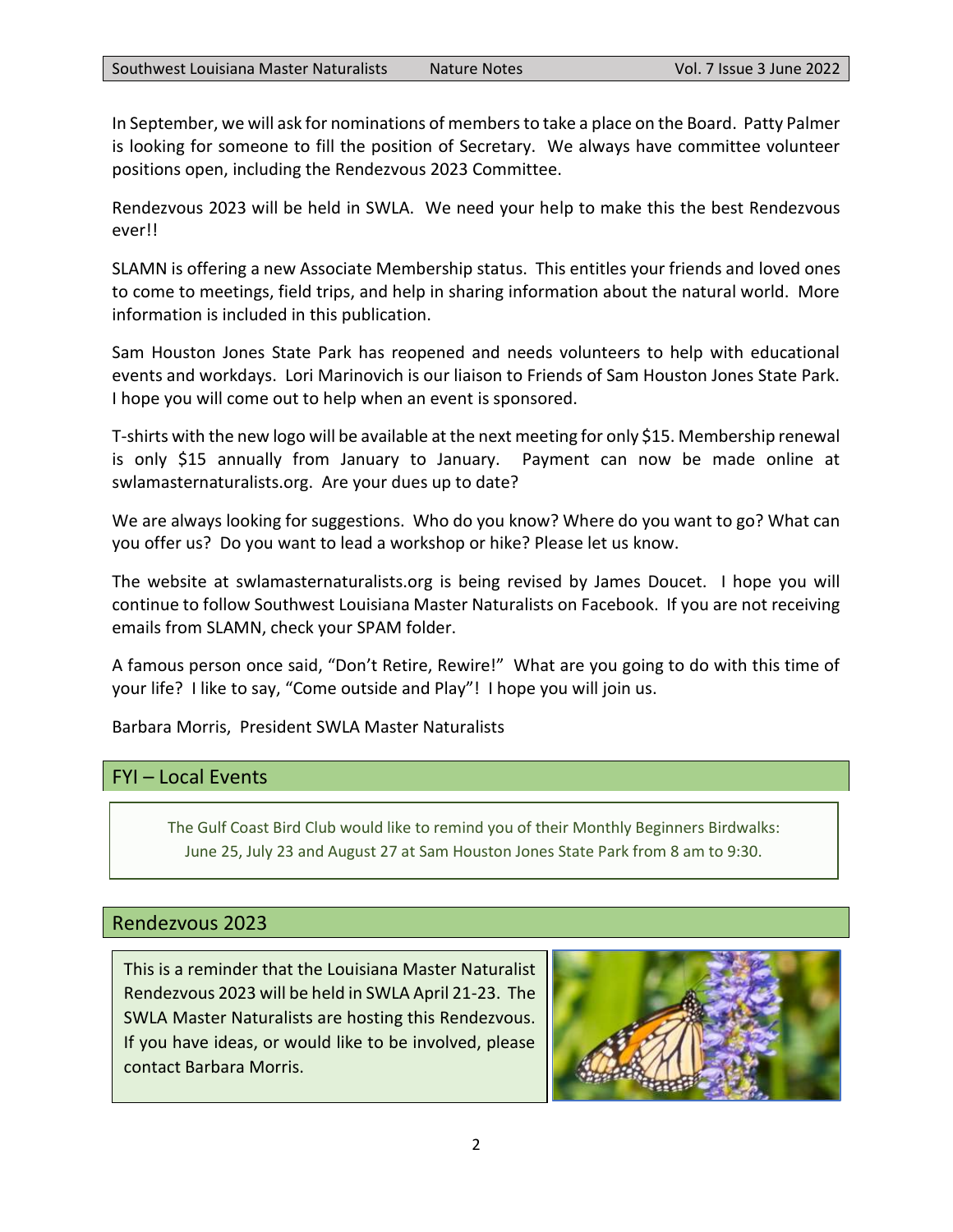are the results for 2022.

| City Nature Challenge Infough the Tears |       |             |            |      |       |       |                           |
|-----------------------------------------|-------|-------------|------------|------|-------|-------|---------------------------|
|                                         | 2016  | 2017        | 2018       | 2019 | 2020  | 2021  | 2022                      |
| <b>Cities</b>                           | 2     | 16          | 68         | 159  | 244   | 419   | 445                       |
| <b>Countries</b>                        |       | 1           | 17         | 28   | 40    | 44    | 47                        |
| <b>Observations</b>                     | 19.8K | <b>125K</b> | 441K       | 963K | 815K  | 1.2M  | 1.7M                      |
| <b>Species</b>                          | 2.5K  | 8.6K        | <b>18K</b> | 31K  | 32.6K | 45.3K | <b>50.1K</b>              |
| <b>Observers</b>                        | 1K    | 4K          | <b>17K</b> | 32K  | 41K   | 51K   | 67.2K                     |
|                                         |       |             |            |      |       |       | K = Thousand, M = Million |

<span id="page-2-0"></span>The City Nature Challenge 2022 is about people documenting observations of the wildlife and plant life in city areas using iNaturalist. Southwest Louisiana has participated since 2017. Scientists utilize the data collected for a variety of purposes. If you have not already done so, you should have a look at the webpage. You can search by area, taxonomy, or specific species. Below

The stats for the City Nature Challenge this year for Southwest Louisiana is as follows:

| <b>Observations</b> | <i>Species</i> | ldentifiers | Observers |
|---------------------|----------------|-------------|-----------|
| - 11                | 558            | ᄀ           | ⊶         |



Naturalists in Southwest Louisiana encountered some unique sightings and some common ones.

James Doucet documented a Pseudoscorpion pictured on the left.

White Clover (Trifolium repens), pictured on the right, was most observed in our area. ◊

*Photo by James Doucet Photo by Lori Marinovich*

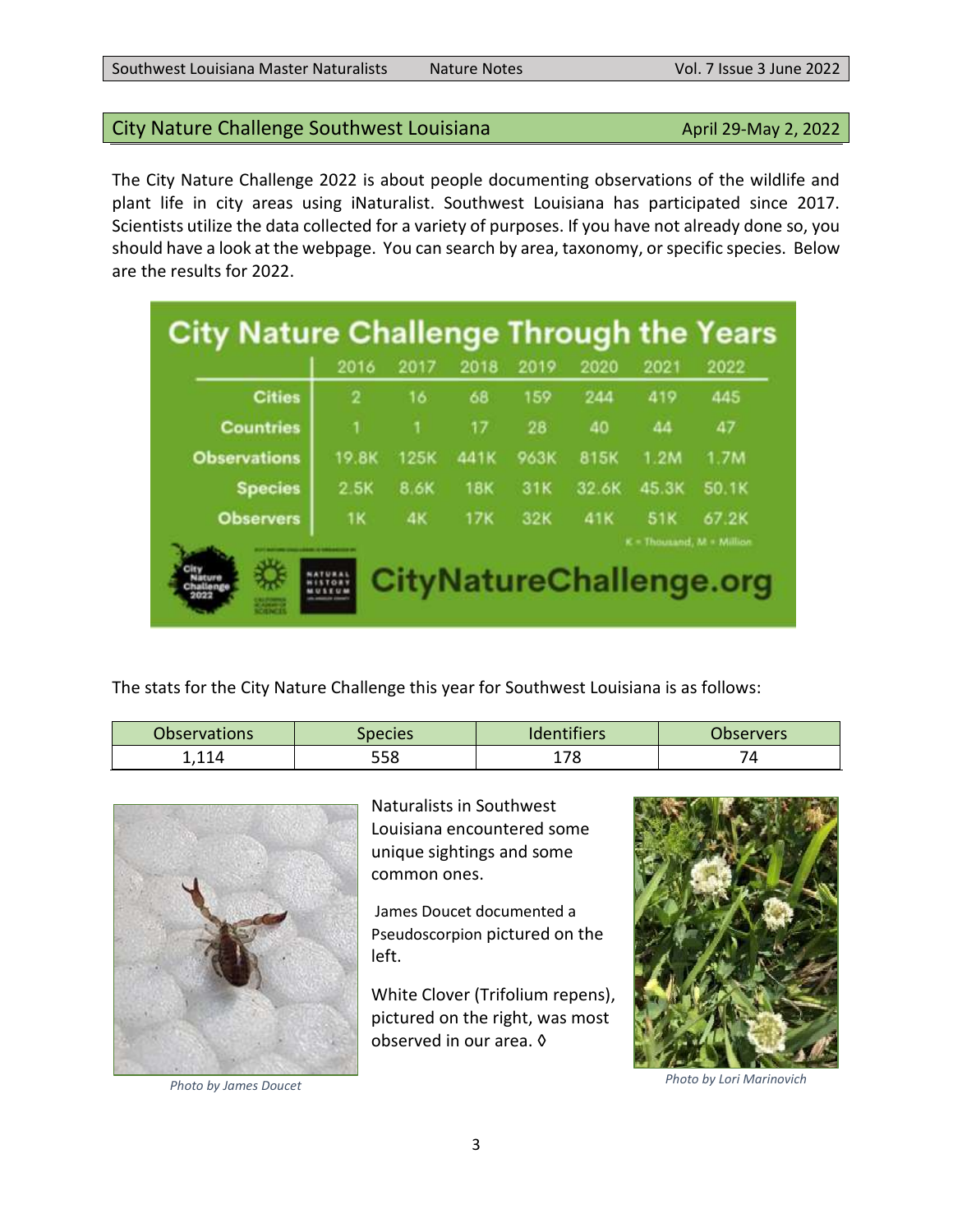### <span id="page-3-0"></span>Mushroom Foray by Barbara Morris

# Collecting Mushrooms in Bleakwood with David Lewis June 11, 2022

It was hot and it was dry. But under the canopy of the trees, it was pleasant. James Doucet, Beth Kramer, and Barbara Morris headed to Bleakwood, TX for a Mushroom Foray with David Lewis and Gulf State Mycology Society. (gsymco.org) We were joined by about 12 participants.

David owns 60 acres of mixed forest near Bleakwood, TX. His house is tucked into a quiet cove. We began the walk with a tutorial about an Amanita phalloides, Death Cap Mushroom, which has an unusually strong scent. The group walked through the understory, eyes to the ground. We located quite a few



Lactarius sp. and Russula sp. James spotted an interesting ant and gave us a tutorial. He knows a lot about ants. Beth took quite a few pictures of interesting plants.



*David Lewis describing Amanita Mushroom*

After collecting, we returned to the house, sorted and identified the fungi. It was a fun day.

I hope you will check out the GSMS website and join the group. They have two official Forays per year and many pop-up events. If you are interested in mushrooms, you should be involved with this group. ◊

*SLAMN Member James Doucet exploring Ants*



*Mushroom*



*SLAMN Member Beth Kramer with walking Amanita stick*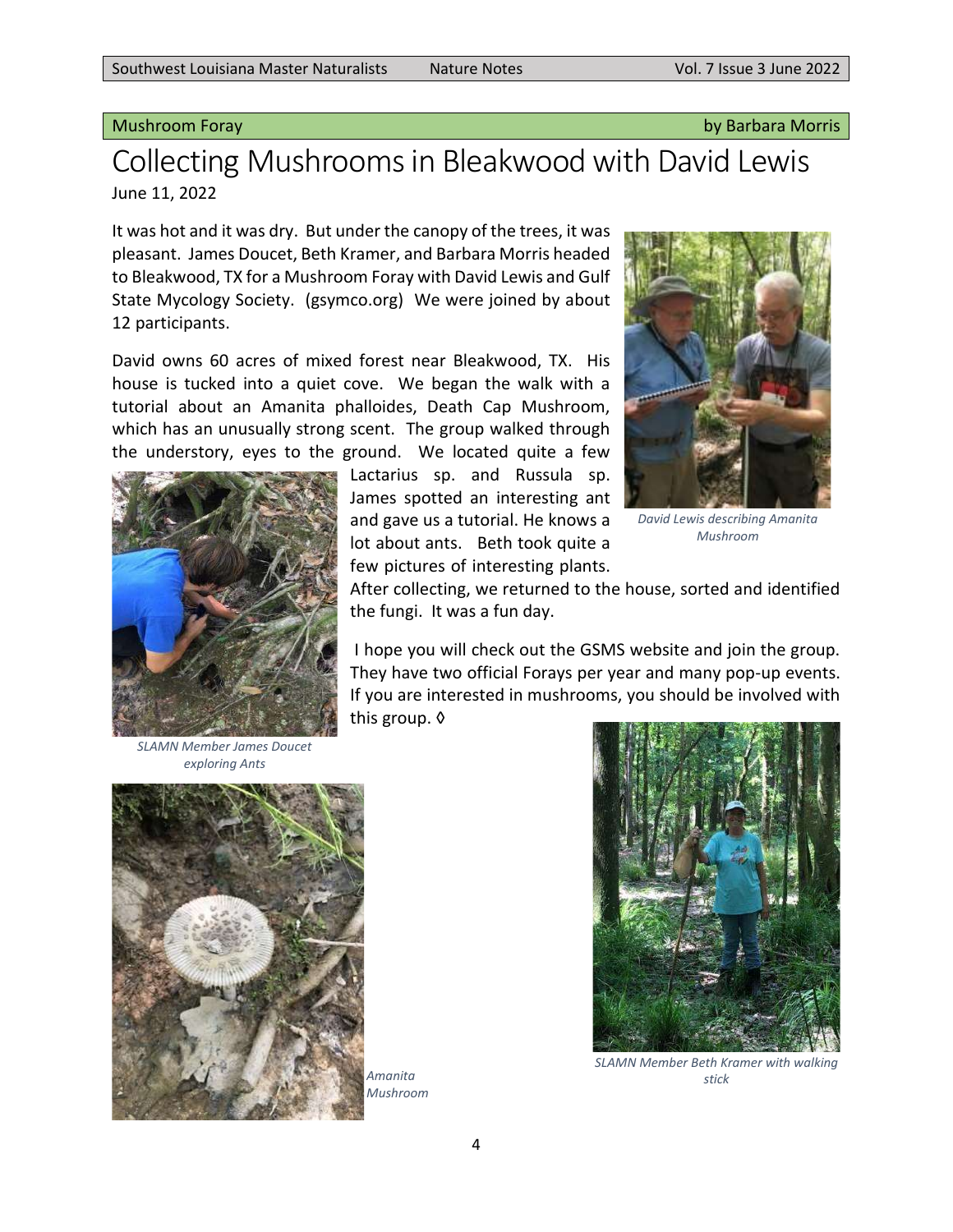

# <span id="page-4-0"></span>Damselfly in Distress Contributed by Kathleen Simon

As I drifted along the quiet waterway in my kayak, I noticed him struggling in the water. A damselfly in distress. I paddled over, scooped him up and set him gently on my jeans to dry out. Feeling pleased with myself for saving this little guy, I continued on my mission, hoping to snag a bass. After only a few minutes, my damselfly friend, dry and recharged, moved up to my arm, paused as if to say thank you, then lifted up into the breeze. As I watched him go, wishing him well, a tree swallow swooped down and ate him. Alas, the food chain claimed another life but perhaps this was his purpose all along.

My dragonfly fascination started as a kid. Mosquito hawks, as I knew them, would perch on the hurricane fence. I would creep up on them slowly and carefully and grab them by the wings. After a close inspection and often after being bitten, I

would release them and start again. Sometimes I would attempt to feed one of these creatures to a box turtle that I had also imprisoned. The turtles would never eat my live offering and eventually all would be set free. My fascination now consists of observing these little flyers from a shady spot in the yard and occasionally saving one from a watery demise.

In the last few years, I have "gone native" with my yard design in an effort to create a healthy habitat for birds. This entails avoiding the use of lawn chemicals and pesticides, adding plants that are native to our area and maintaining a water source for birds, insects, and other wildlife. Now that I have a self-imposed, cease and desist order on the chemical spray for mosquitoes, I am working to build up a natural protection from these disease carrying pests. Enter the dragonfly. Upon doing a little reading, I was surprised to learn most insects, dragonflies included, only live to reproduce. Perhaps if humans functioned this way our world would be more harmonious. But I digress.

The dragonfly lays its eggs in water and once hatched, the little nymph lives in this habitat anywhere from one month to five years. Surprisingly, the nymph can outlive the adult, which only live a few months. The adult dragonfly eats 100 or more mosquitos per day while their young, the larvae, feed on mosquito larvae and other aquatic prey. The order Odonata is doing double duty on the mosquito population. This makes the dragonfly a major player in mosquito control, along with many other backyard creatures including birds, bats, and damselflies. So, create a backyard that sustains life, starting with a healthy habitat for insects. Like my favorite Kevin Costner movie touts, "if you build it, they will come."

For more information on building a backyard habitat for dragonflies go to [www.flowerchick.com](https://www.flowerchick.com/) and lookup the article titled 12 Plants to Attract Dragonflies to Your Garden. A second option is How to Create a Dragonfly Garden at [treehugger.com.](https://www.treehugger.com/how-create-dragonfly-garden-4863982) 0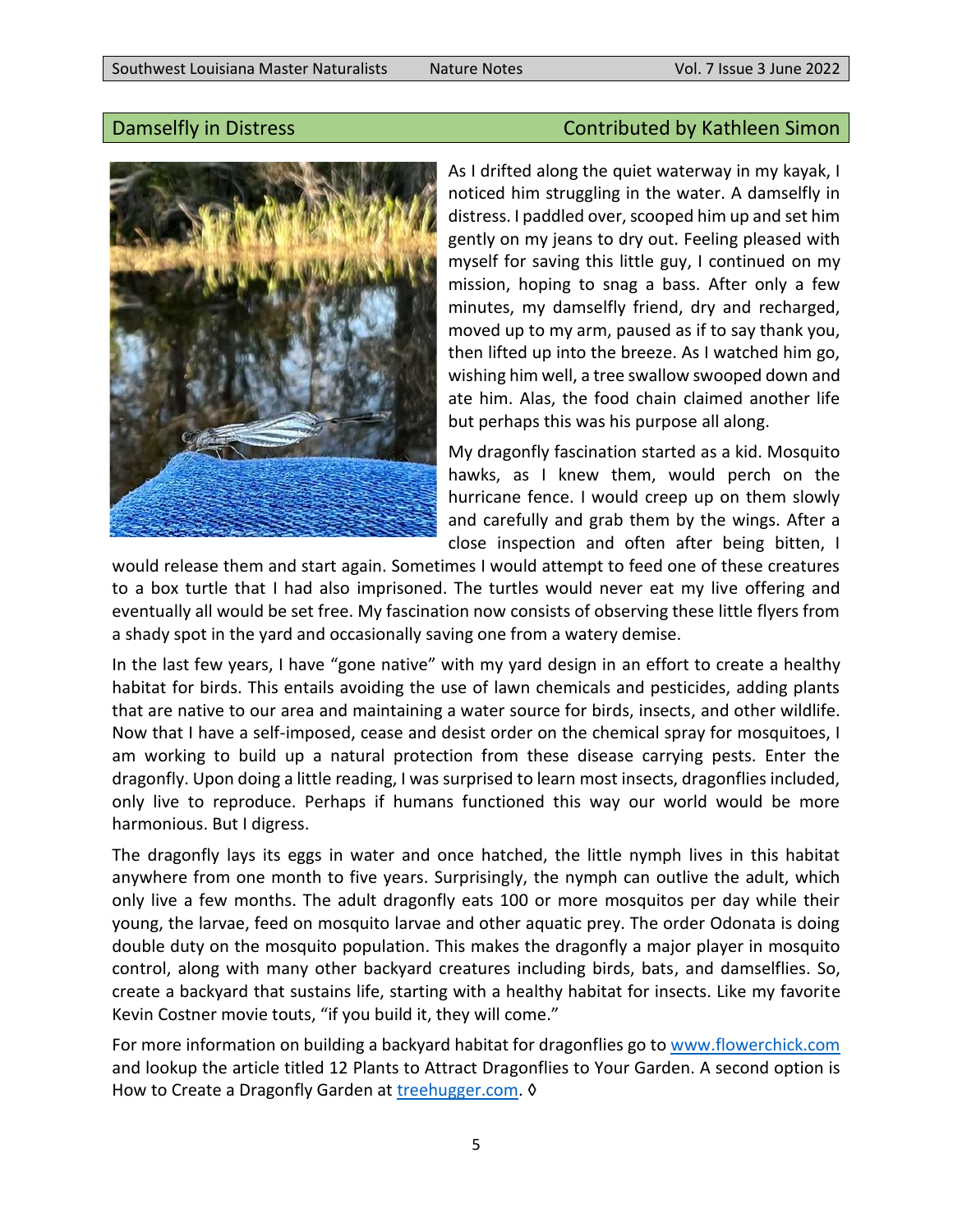### <span id="page-5-0"></span>Hummingbird Facts and Trivia **Contributed by David Booth** Contributed by David Booth

- 1. The hummingbird family is Trochilidae which means 'small birds'.
- 2. They are the smallest of living birds.
- 3. The smallest is the Bee Hummingbird of Cuba, only 2.2 inches long counting its beak.
- 4. The largest hummer is the Giant Hummingbird of South America and it is 9 inches long.
- 5. They are remarkable flyers and are the only birds that can fly backwards.
- 6. There are almost 350 species of hummers in the Americas. None anywhere else.
- 7. The Andean Hillstar roosts and nests in Andean caves due to the cold temperatures.
- 8. Hummingbird physiology is amazing:
	- a. Has 80 wingbeats per second in normal flight and up to 200 bps in dives.
	- b. Has speeds of 35 mph up to 60 mph in dives.
	- c. Heart rates are 225 at rest and 1,200 beats per minute in flights.
	- d. Takes breaths of 250 per minute.
	- e. Most weigh 3 to 4 grams, less than one teaspoon of sugar.
	- f. There are 150 Ruby-throated hummingbirds in one pound.
- 9. The hummingbirds have keen eyesight, good memories, and no sense of smell.
- 10. They eat ½ their weight per day feeding 5-8 times per hour.
- 11. They do not suck nectar. They lick using a 'W' shaped tongue tip.
- 12. They can lick at a rate of 10-15 licks per second!
- 13. They cannot walk or hop. They can scoot sideways while perched.
- 14. They have 900 feathers. This is the fewest of all the birds.
- 15. My wife says they don't know how to do anything slowly.
- 16. Most important, they hum because they forgot the words to the songs.◊



*Ruby-throated hummingbird*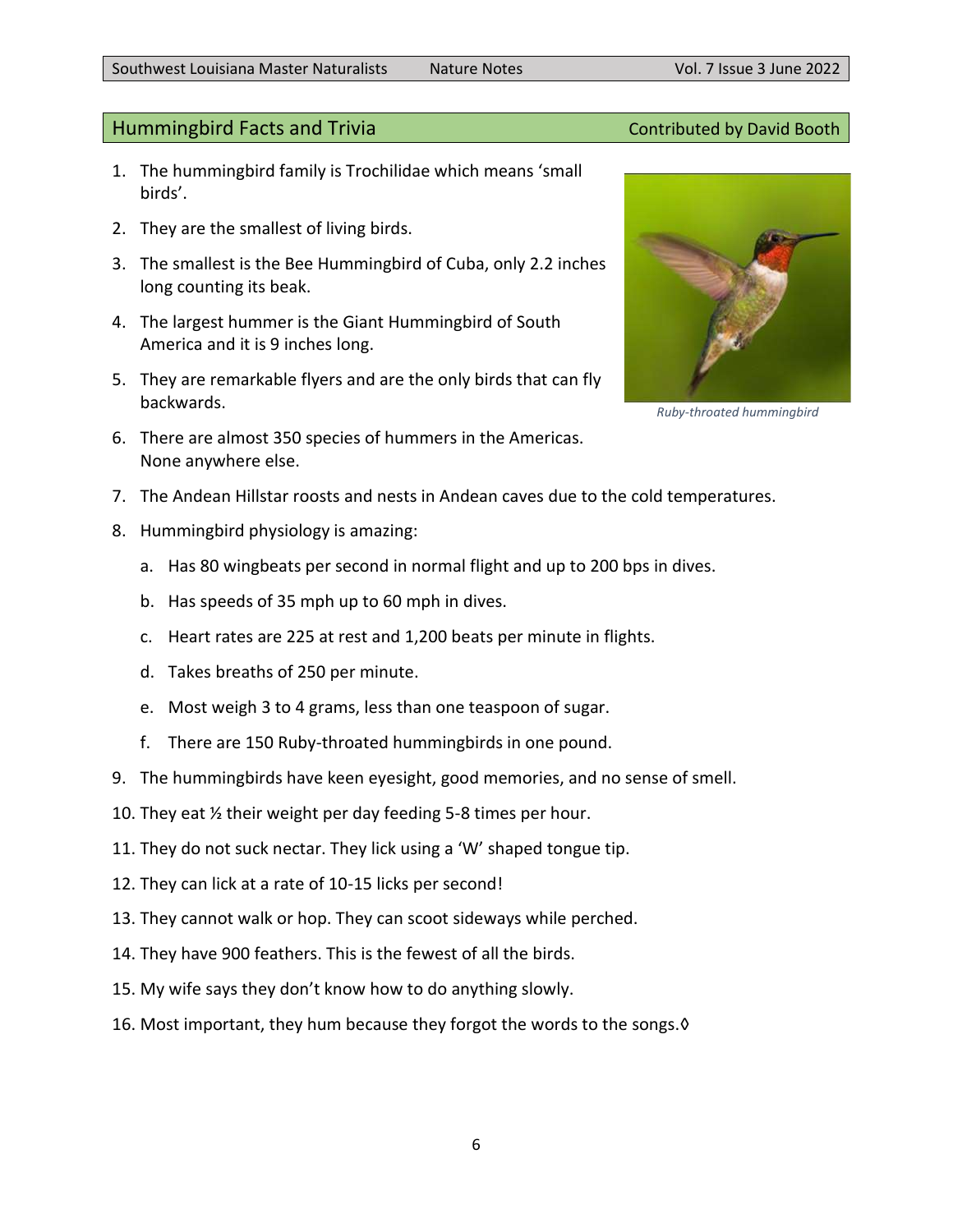### <span id="page-6-0"></span>The Monarch and the Milkweed Contributed by Angie Roques

Is that really what I see? I can't believe my eyes! It's a striking black, yellow, and white monarch caterpillar! After two years of hoping to see at least part of the life cycle of the butterfly on the milkweed plant, here it is.

How important is the milkweed plant to a monarch butterfly? This is the only host plant in which this butterfly lays eggs. The egg is very small, so I did miss seeing that part of the life cycle. After hatching, the caterpillar or larva starts munching on the leaves. Each day I checked on it like a mother hen.

The pupa stage comes next. It is a beautiful green capsule hanging from the leaf speckled with gold dots. Nature provided the green camouflage, and that is a crafty method to not be eaten. After about one week, the pupa becomes transparent, and a beautiful orange and black butterfly emerges. Since the wings need to dry before flying, I was able to closely observe the black head with white dots. Never have I been so close to a live butterfly—so



*Monarch Caterpillar on Milkweed*

exciting. Of course, my family was forced to come running to see this. At the next check two hours



*Newly Hatched Monarch Butterfly*

later, the monarch was sipping nectar from the milkweed flower. As I inched forward for closer observation, off it flew. I feel so fortunate to have seen this wonder of nature.

Unfortunately, we are killing the milkweed plants in our landscapes and agricultural lands. This has caused a population decline for these butterflies. If the milkweed plants are lost, no more monarchs and one less amazing creature in the world. That is a sad thought. The good news is that we can easily plant the milkweed, but make sure it is a native variety.

As people need each other on this big blue planet, so do monarchs need the milkweed plant. So go out and get your hands dirty and get planting. ◊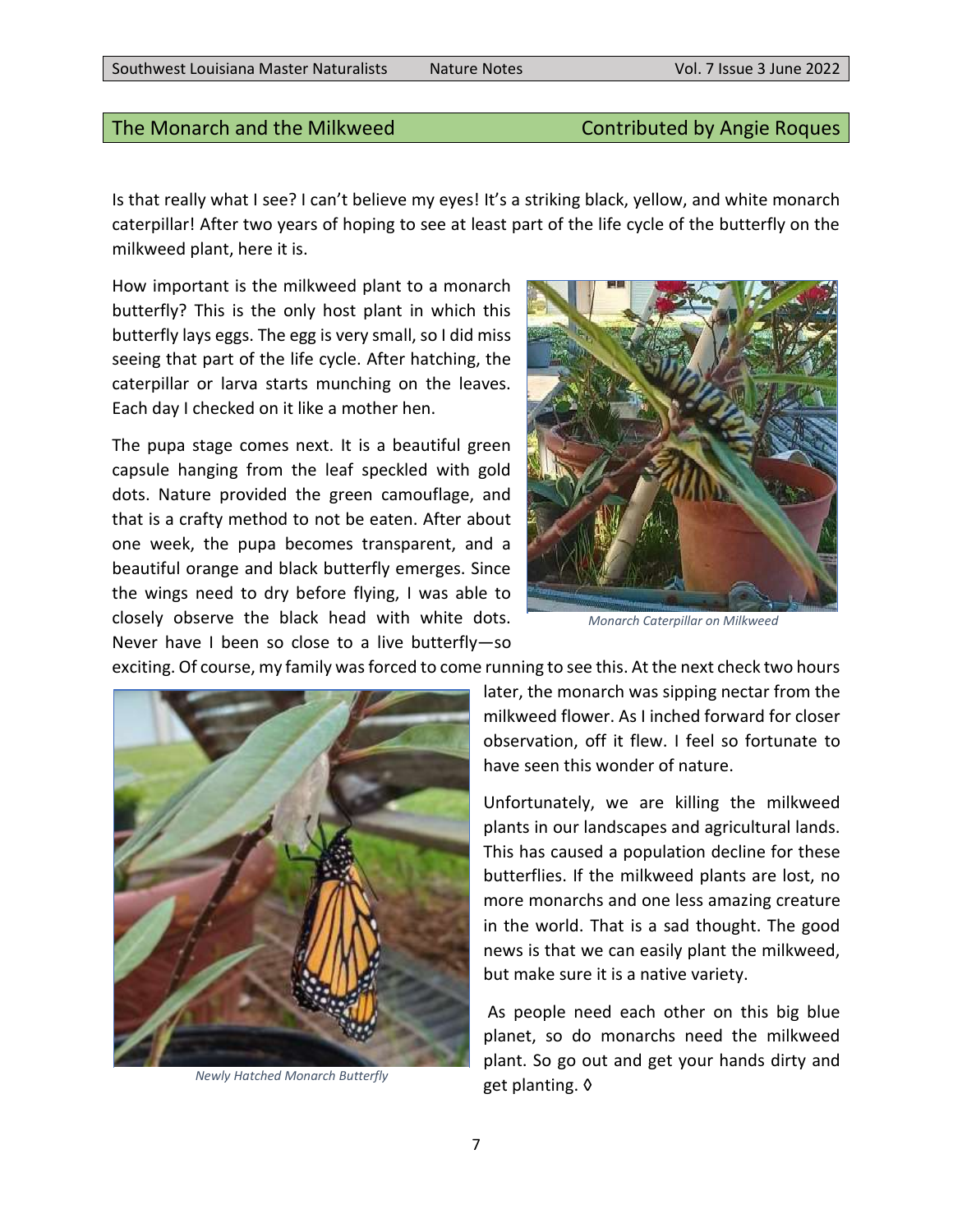### <span id="page-7-0"></span>Specialist Eaters Contributed by Pam Langley

Fourteen years ago, when I started the Master Gardener training program, I spent many hours learning 'good bug versus bad bug'. At that time, I was learning IPM, Integrated Pest Management, also. Since that time, I've come to the conclusion that we (mankind) cannot survive without insects, so all insects are 'good bugs'. Well, maybe except for the leaf footed stink bug.

About that same time, my garden club was involved in planting pollinator gardens. We focused on planting things that bloomed and produced pollen. Not much attention was paid to whether the plant was native to our area or not. We mainly attracted honeybees and were happy to get them. As time progressed, we started focusing on some native plant species to attract native bees. I've noticed that lots of native bees like common sunflower (pic on right).

Three years ago, I went through the Master Naturalist program and was introduced to the books of Doug Tallamy, and my eyes were opened even more. I began to realize that many insects are



*Mason bee on common sunflower*

specialist eaters, meaning they only eat certain plants. According to Tallamy, about half of all insects are herbivores, and about 70 percent of all herbivores are specialists that are only capable of feeding on a narrow range of plants. We are all familiar with the Monarch butterfly caterpillar that only eats milkweed, and our state butterfly, the Gulf Fritillary, caterpillar specializes in eating passion vine. But there are many more specialist eaters among our native insects.

Tallamy also points out that most of our landscape plants have historically been imported from other countries. For example, *Camillia japonica* comes from Japan, *Rhododendron indicum*  (azalea) also comes from Japan, and *Lagerstroemia indica* (crepe myrtle) comes from India. These are three of the common historical plants in our area that everyone just assumes are native, but they are not. I cannot ever remember seeing a Camillia, crepe myrtle, or azalea leaf being chomped on by a caterpillar. Tallamy accredits this to the fact that caterpillars of our local moths and butterflies are not capable of processing the chemicals found in these plants, since they did not evolve together. If you look at a typical traditional yard in our area, there are very few plants that our native insects can eat.

Keeping in mind that I'm of firm belief that man cannot survive without insects and our native insects need native plants to eat, it's logical that I have turned to planting mostly native plants in my yard. Now, when I first started planting natives, most of my neighbors referred to them as weeds. At that time, I was choosy about what weed I planted, but recently, I've begun to re-think my choices.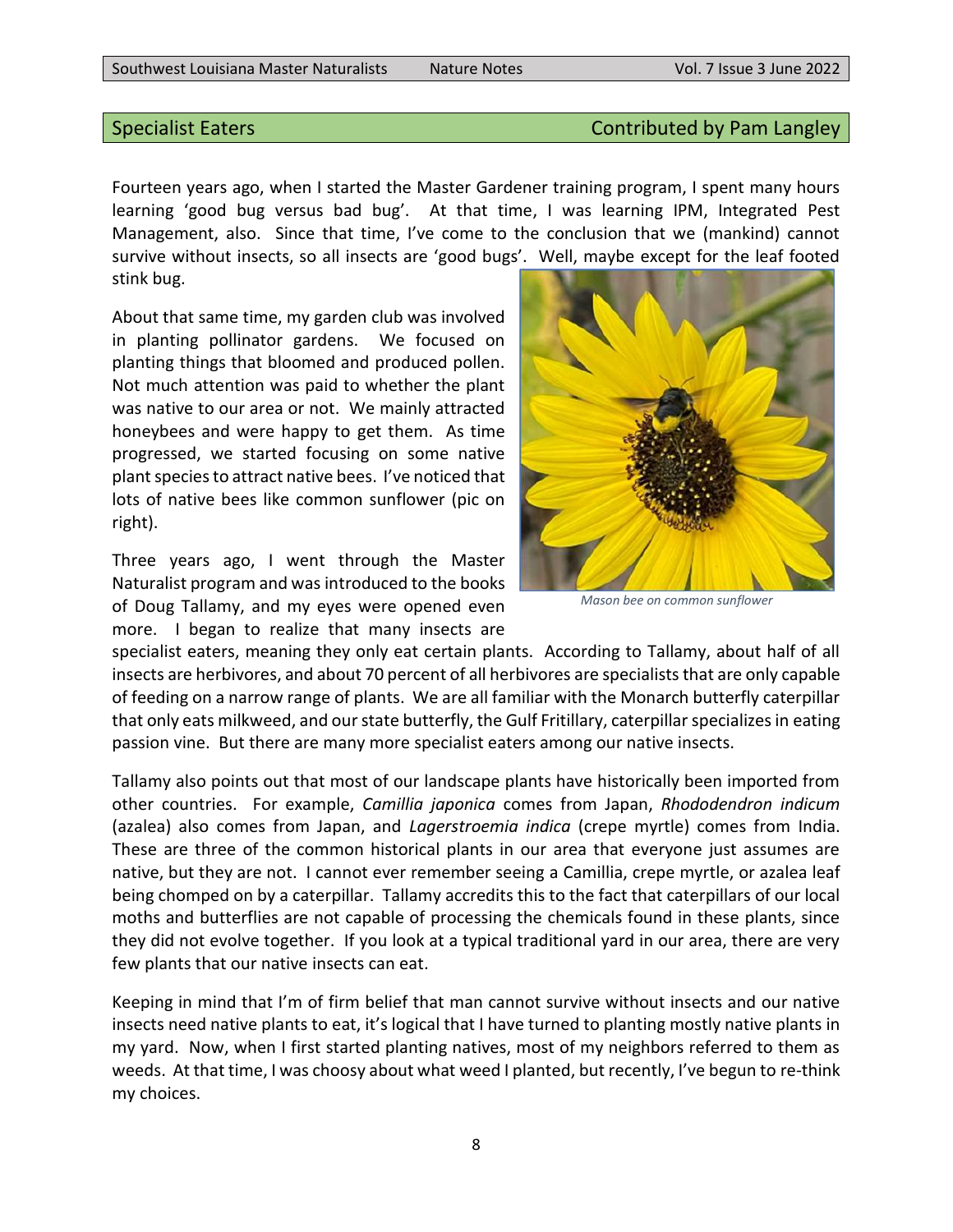I used to choose natives based on what looked nice in the yard and which ones bloomed nicely. But I've noticed that some of those nice-looking natives feed very few insects. So just planting

native plants doesn't seem like quite enough to help our environment. We need to do research on which natives provide food for our native insects. Since information on what insects eat what plants can sometimes be hard to find, I've started making my own notes on which plants get eaten at a faster rate than others.

One that really surprised me was a volunteer plant that I noticed growing in my flower bed early this spring. considered pulling it, because I hadn't planted it, but then reconsidered. If it had come up on its own, and I hadn't noticed any of it growing close to my yard, then the seed probably was dropped by a bird, squirrel, or some such animal. That made me think that it had some redeeming value. Recently I noticed that this plant was the most bug eaten of all the other plants in my flower bed. When I first approached it, there were at least three assassin bugs on the plant. That means they were munching on something



*Flower and bug eaten leaves of Black Nightshade*

that apparently was abundant on the plant. I took some photos and set about trying to identify the plant. Online sources were of little help, probably because the leaves were in such poor shape. It looked like it was in the nightshade family, so I looked that up in Dr. Allen's native wildflower book. I think the correct ID is Black Nightshade or *Solanum americanum* in botanical terms.



*Assassin bug on black nightshade plant*

I was excited that the plant seemed to be feeding lots of leaf munching insects but was confused in that I hadn't seen any insects on the plant except for the assassin bugs. I returned the next day earlier in the day to escape the heat and noticed several bugs on the plant, but they were all the same kind. A search on Bug Guide and I found the bug was *Lema solani*. This bug is common throughout the southeastern part of the U.S. and is a specialist eater. They only eat plants that are in the nightshade family!

So, it turns out that my new-found weed, *Solanum americanum*, is mainly feeding just one specialist insect, Lema solani. But the assassin bugs seem to be feasting on them, so I'm happy that I'm able to

support one step in the chain. I'm sure there are other critters that munch on assassin bugs. Come to think of it, I've noticed several small toads in and around the flowerbeds recently. Maybe they eat assassin bugs?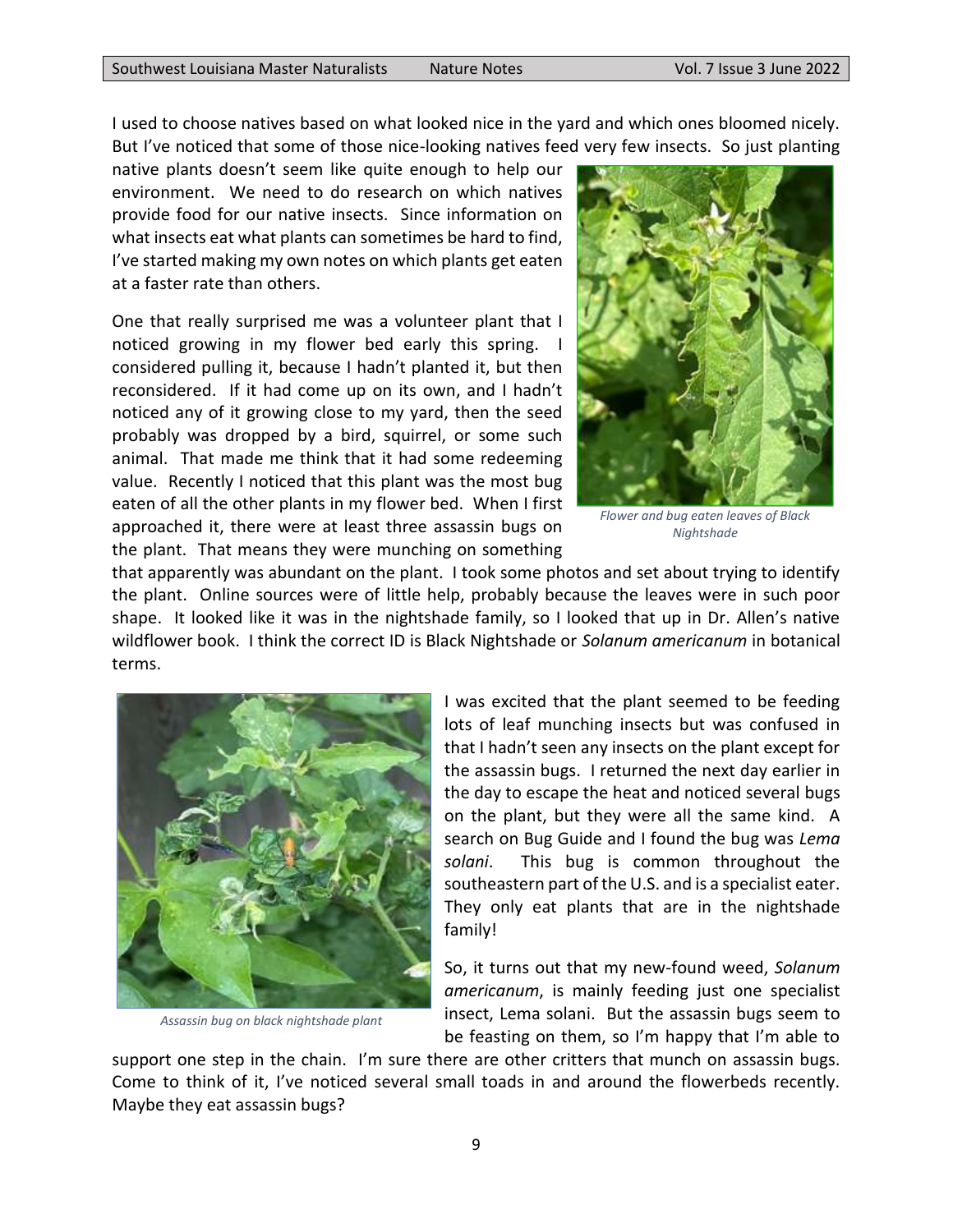Some local plants that I have found to really draw insects are common sunflower (*Helianthus annuus*), mealy cup sage *(Salvia farinacea*), goldenrod (*Solidago*), and even though it is not native to our area, pentas (*Pentas lanceolata*) draw all sorts of insects.

The moral of the story is that we cannot limit our scope of attention to certain plants and animals. We need to expand to include all of mother nature's wonders. We so often get sidetracked by the ever-growing hype about honeybees, pollinators, and monarch butterflies. Yes, these are important, but ALL other insects are important also. Well maybe except for the leaf footed stink bug.



*Lema Solani*

### **Resources**:

Bringing Nature Home, by Douglas W. Tallamy, 2007, Timber Press.

Natures Best Hope, by Douglas W. Tallamy, 2019, Timber Press.

Louisiana Wildflower Guide, by Charles Allen, Kenneth Wilson, Harry Winters, 2010, Allen's Native Ventures, LLC.

Bug Guide:<https://bugguide.net/node/view/40978> accessed 5/13/2022.

USGS Plants of Louisiana: <https://warcapps.usgs.gov/PlantID/> accessed 5/13/2022 ◊

### <span id="page-9-0"></span>New SLAMN T-Shirts Available

If you haven't gotten your new SLAMN T-Shirt, now is the time to get one or two! The shirt is pictured on the right, modeled so professionally by Tom Morris. The shirt is tan in color and has our new logo on the front. Shirts are \$15 each and sizes available are S to 3XL.

Contact Barbara Morris to get your new t-shirt.

**Show your support** of the organization by buying and wearing the SLAMN T-Shirt!

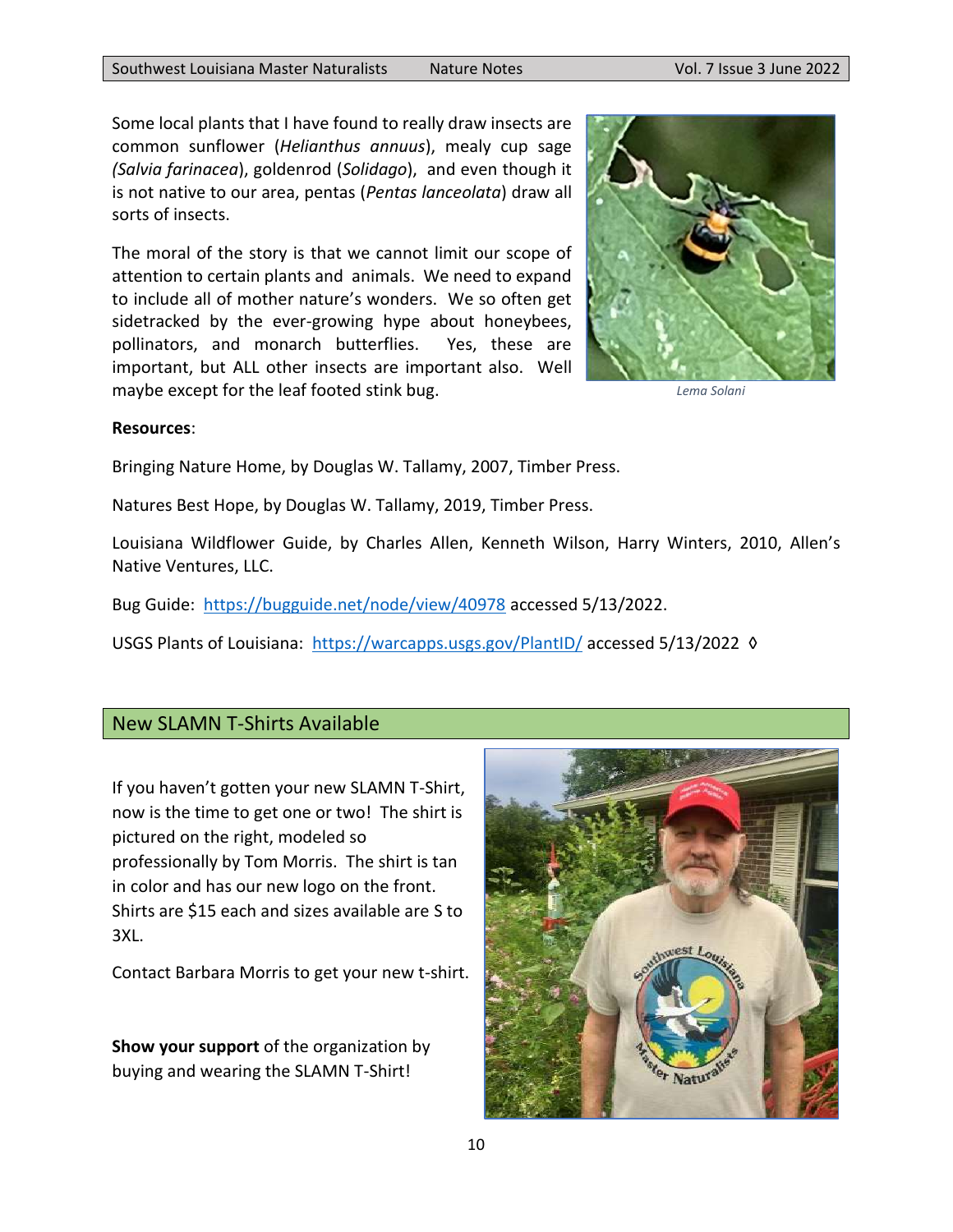### <span id="page-10-0"></span>Yellowstone and Grand Teton National Parks Contributed by Brenda LaFleur

Yellowstone National Park and Grand Teton National Park has been on my "bucket list" for many years and last fall my husband, David, and I finally made the trip. We had initially planned to fly from Lake Charles to Bozeman, Montana. David's brother and his wife live in Bozeman, so our first stop was going to be a few nights with them before we headed into the parks. The spike in Covid outbreaks last August and September changed our plans and we decided to drive instead. In case you did not know, it's a LONG way from Lake Charles to Montana! Other destinations on my wish list were Badlands National Park and Custer State Park, both of which are in proximity of each other in SW South Dakota. South Dakota seemed like only a short detour (wink, wink) on our trip, so we headed there first and moved our family visit to the end of the trip after spending eight days visiting Badlands NP, Custer State Park, Yellowstone NP and Grand Tetons NP.

I had planned our itinerary to arrive in Badlands NP in late afternoon which would provide the best light for viewing landscapes and wildlife, as well as ideal light for photography. I should point out; photography fuels my travel plans so I'm all about visiting places that provide the best in photography locations. Both Badlands and Custer SP met my criteria without a doubt.

Badlands National Park contains one of the world's richest fossil beds, permitting scientists to study the evolution of many mammal species. Ancient horses and rhinos once roamed there. From tiny shrews to 2,000-pound bison, the Badlands is home to many species of mammals, reptiles, amphibians, birds, and butterflies. The rugged landscape is a landscape and wildlife photographer's dream.

Landscape views of Badlands NP:

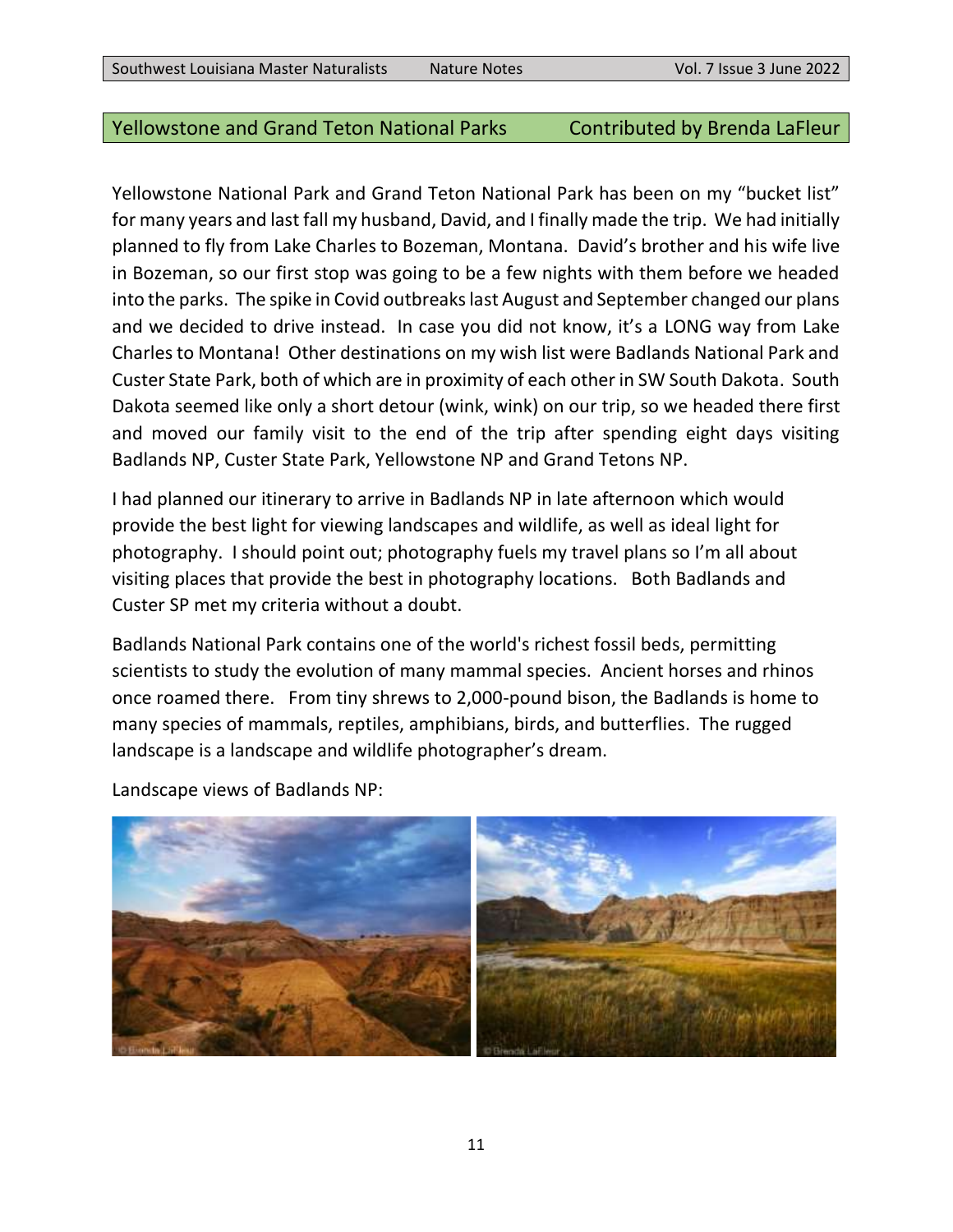

Wildlife from Badlands and Custer State Park:



Weather forecasts predicted snow on Sunday, September 19, 2021, our day to enter Yellowstone along the Beartooth Highway which is a 68 mile scenic highway beginning on the east side of the Park just outside the mountain town of Red Lodge, MT. The Beartooth Highway ends a short distance from the east entrance into Yellowstone, near Cooke City, Mt. We were concerned about traveling over the high mountain passes on the Beartooth Highway in inclement weather, but the travel gods were with us and we only saw mild snow flurries at the highest locations along the road. The Beartooth Highway is a National Scenic Byway's "All-American Road," which climbs 5,000 feet through lodgepole pine forests leading you to an enchanting world made of alpine lakes and 20 peaks over 12,000 feet. Read more about it here: <https://www.yellowstonepark.com/road-trips/scenic-drives/beartooth-highway-scenic-drive/>

Beartooth Highway:



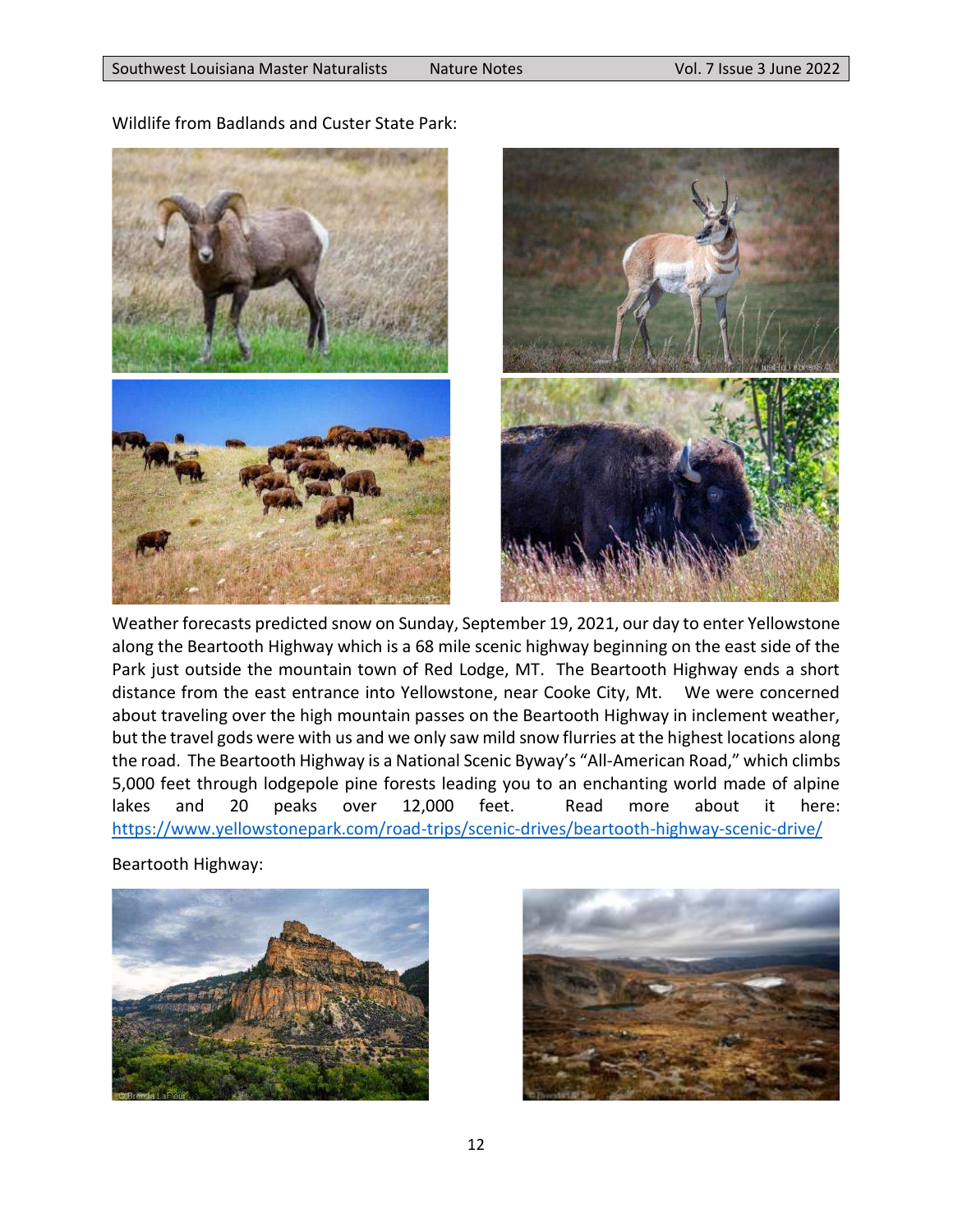Snow did catch up with us as we made our way through Yellowstone. Yikes!

We were slowed by snow and bison traffic jams, as is the norm in Yellowstone.





I really enjoyed the opportunity to shoot (camera click kind) bison in the snow. Really, an amazing experience for this Louisiana girl.





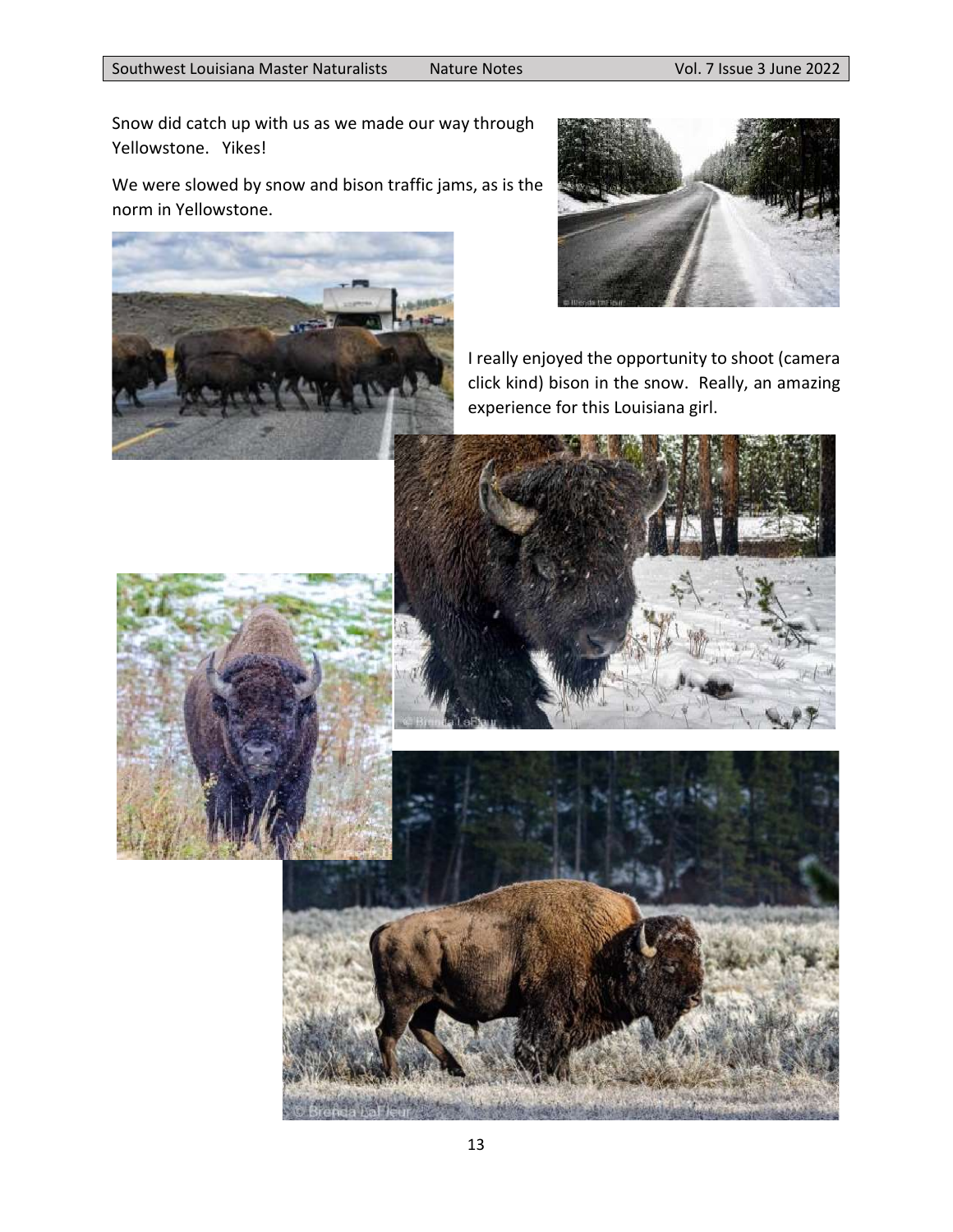There were elk everywhere:



Grant Teton National Park is definitely worth the drive down from Yellowstone. The two National Parks are only 31 miles apart. The scenery in GTNP was exceptional on the day we visited. Here are a few of my favorite images. Even a MOOSE!!

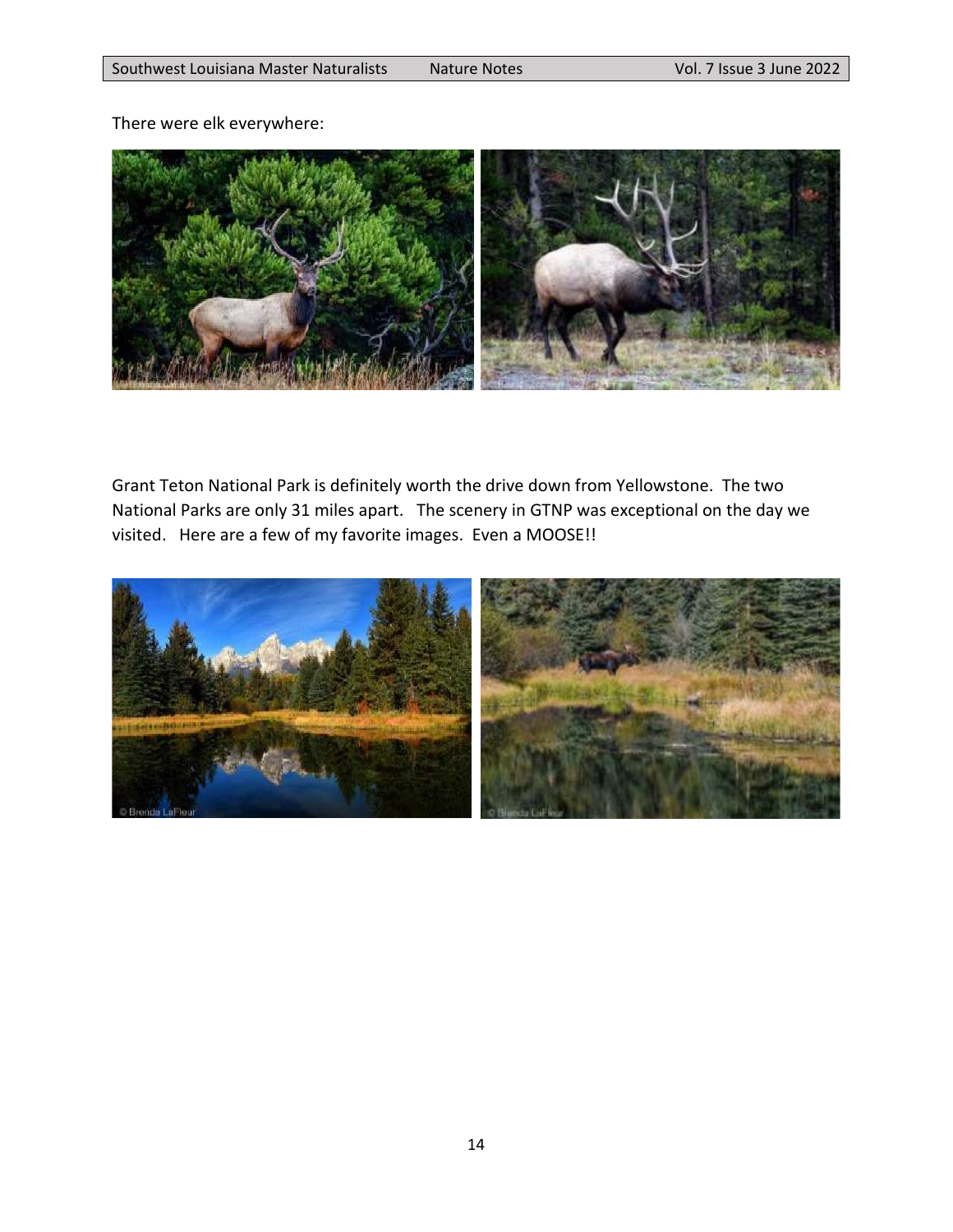

No discussion about Yellowstone is complete without mentioning half the world's hydrothermal features are found in Yellowstone. There are more than 10,000 hydrothermal features in Yellowstone. The four types of thermal features are geysers, hot springs, mud pots, and fumaroles. There are more than 500 active geysers in Yellowstone NP. Heat flow deep inside the earth beneath Yellowstone is the driving force behind all of these features.

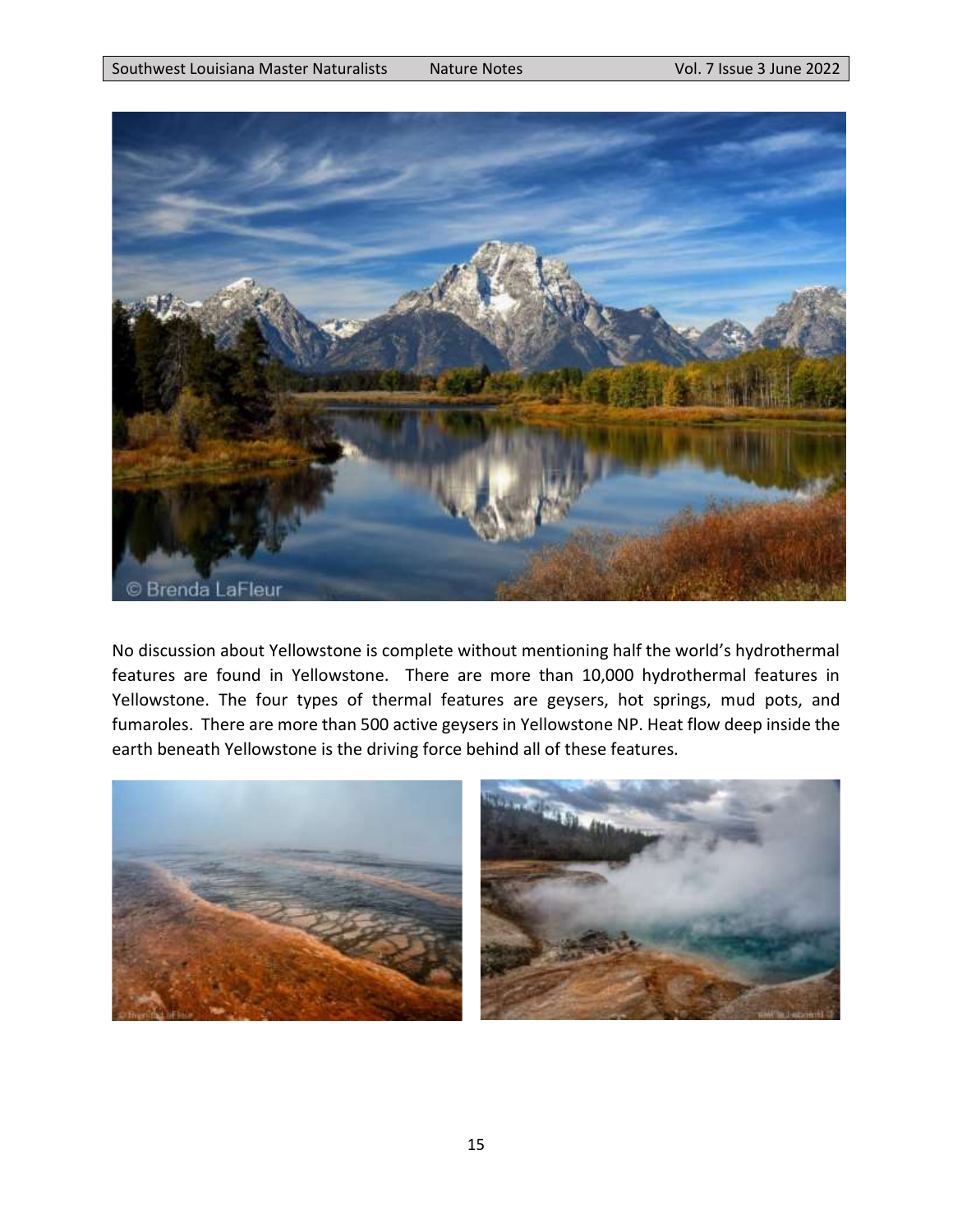

Other interesting facts about Yellowstone National Park:

- It covers over 2.2 million acres
- There are about 290 waterfalls in the park
- Yellowstone is home to the largest concentration of mammals in the lower 48. Yellowstone's wildlife is abundant and diverse with an estimated 300 species of birds, 16 types of fish and 67 species of mammals — the largest number of mammal species in the contiguous United States.
- Yellowstone is a supervolcano. One of the world's largest active volcanoes lies beneath Yellowstone. The first major eruption of the Yellowstone volcano occurred 2.1 million years ago and covered more than 5,790 square miles with ash. That's among the largest volcanic eruptions known, and marks Yellowstone as a supervolcano (a term used to describe any volcano with an eruption of more than 240 cubic miles of magma). While the volcano is still active, it's been about 70,000 years since the last lava flow.

So the major point here is Go! Visit these magnificent National Parks. Although Yellowstone and Grand Tetons are two of the busiest parks, especially in prime months, we didn't experience any major difficulty navigating the park and seeing all there is to see. As we all know, when your goal is to observe wildlife – get out early and stay out late. Fortunately, the same rule applies to good photographic opportunities! Here is the link to my travel website gallery with more pics of my trip. Make yourself comfortable, there are a few!

### [https://pbase.com/blaf/yellowstone\\_gtnp\\_september\\_2021](https://pbase.com/blaf/yellowstone_gtnp_september_2021)

Some links of interest:

An article about Yellowstone's geysers <https://yellowstone.net/geysers/>

Interesting facts about Yellowstone: [https://www.travelandleisure.com/trip-ideas/national](https://www.travelandleisure.com/trip-ideas/national-parks/yellowstone-national-park-facts)[parks/yellowstone-national-park-facts](https://www.travelandleisure.com/trip-ideas/national-parks/yellowstone-national-park-facts)